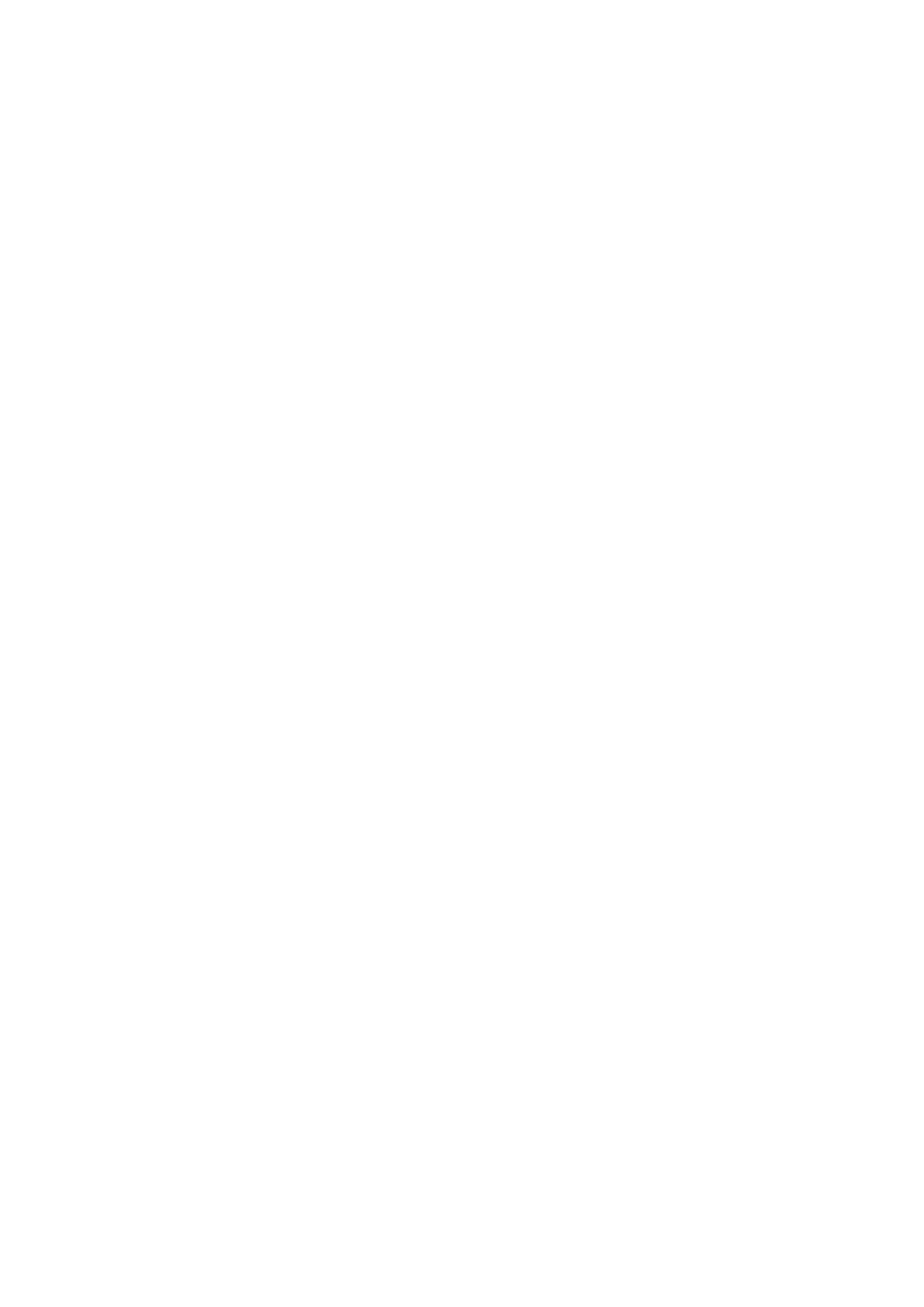

05 INTRODUCTION **06** THE IMPORTANCE AND CHALLENGES OF TRANSFORMING

GOVERNMENT

The need for change in government has never been greater

Government transformations differ from those in the private sector

### 10 LESSONS FOR A SUCCESSFUL GOVERNMENT **TRANSFORMATION**

Make plans based on evidence

Commit

Deliver quickly before scaling

Be responsive and engage with citizens

21 BIBLIOGRAPHY

20 CONCLUSION

Lessons learned from government transformations 3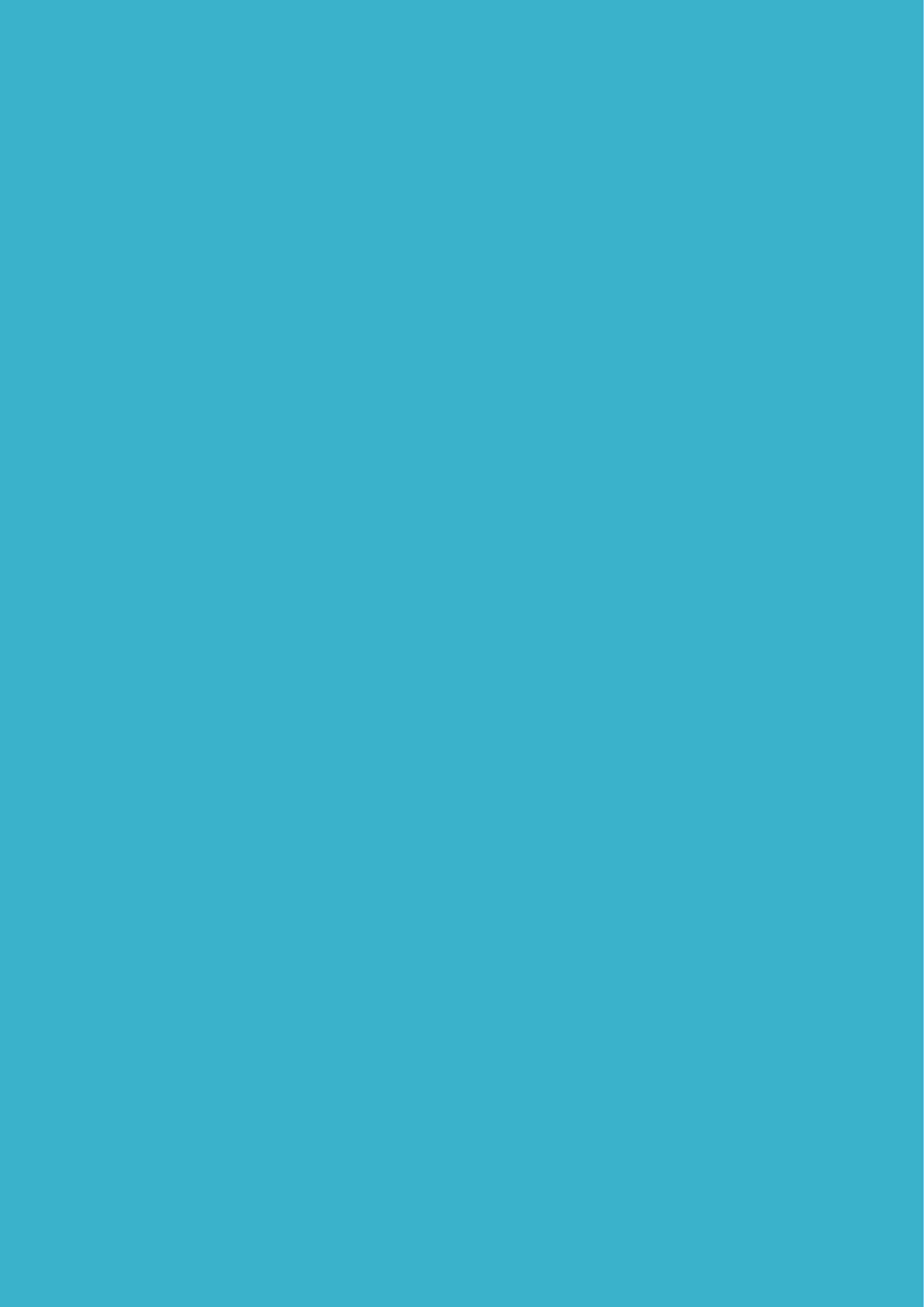## PROMPT: LESSONS LEARNED FROM GOVERNMENT TRANSFORMATIONS

While most governments have plenty of ideas about what to change, they often fall short of delivering on their promises. Acknowledging that public sector transformations occur only under specific circumstances, this paper outlines a few lessons that can help public sector leaders plan, prepare, and deliver step-changes in service quality and efficiency. This paper was prepared for the World Government Summit 2017.

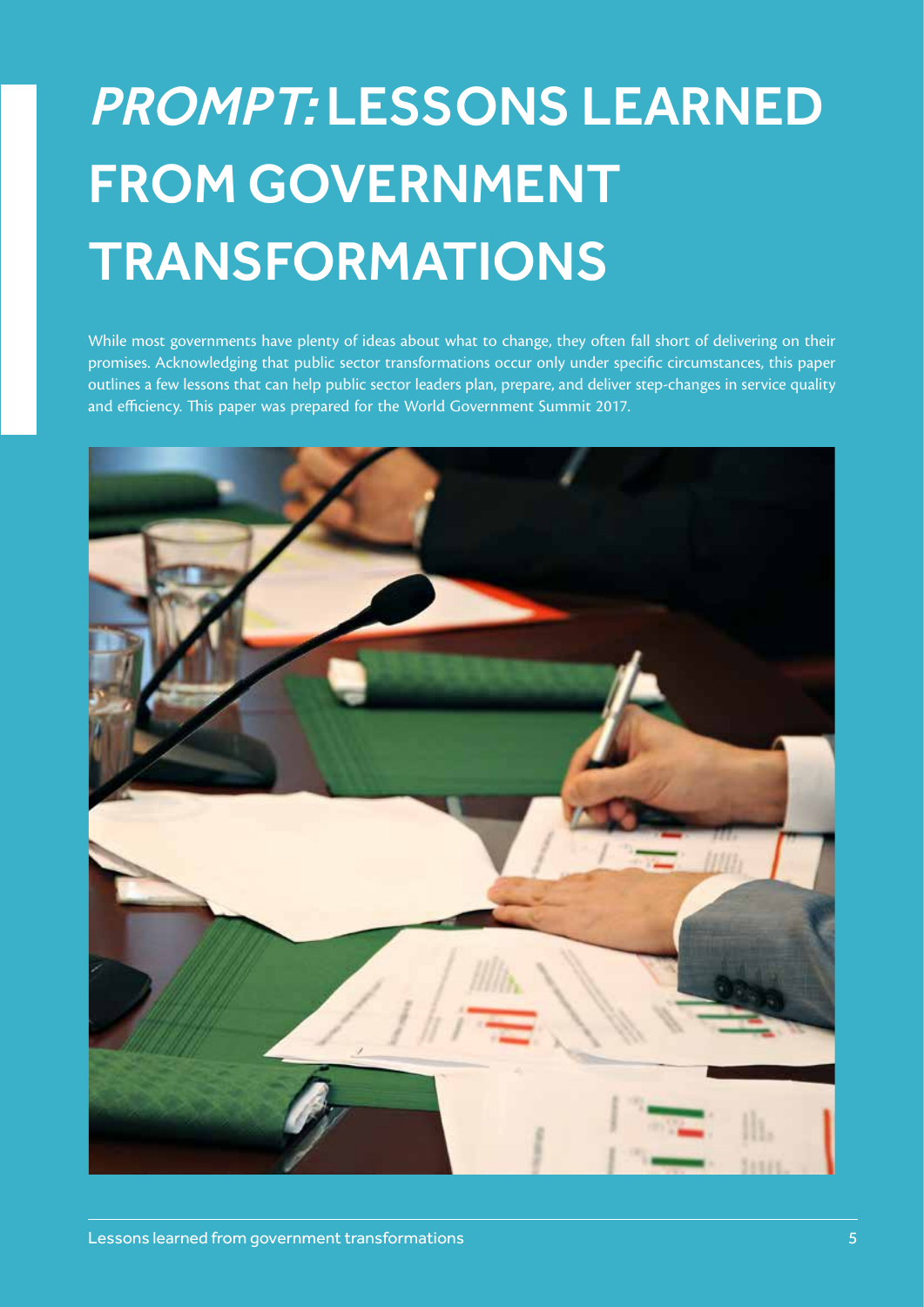## THE IMPORTANCE AND CHALLENGES OF TRANSFORMING GOVERNMENT

### THE NEED FOR CHANGE IN GOVERNMENT HAS NEVER BEEN GREATER

The pace of innovation is accelerating. For example, Moore's law – that the number of transistors in an integrated circuit doubles every 18 months - has held true for over 40 years (Intel.com, 2016).<sup>1</sup> No one knows how our lives will be transformed in the years ahead.

We do know, however, that businesses and governments must innovate to keep pace. Businesses need to innovate; the automotive industry, for example, has shortened the car design cycle from 60 months to about 30 in just five years (McGrath, 2013). Like customers, citizens expect and demand better, more efficient public services. Yet a McKinsey survey of 17,000 Americans in 15 states found that people were 2.5 times more likely to be dissatisfied with state services than with private-sector services (Chinn et al, 2015). Some public sector agencies do outperform the private sector on digital service delivery, however. For example, Germany's labor agency created a job platform that analyzes candidates' profiles, makes personalized job recommendations, and refers suitable candidates to prospective employers. The site attracts 18 million unique visitors a day, compared to 8 million for the leading private-sector competitor with 1.5 million job offers (Corydon, et al., 2016).

Governments face continuous and growing pressure to catch up with people's expectations for two primary reasons: *citizens have more power and knowledge and government must do more with less:*

**• Digital media create transparency and give citizens more voice.** People feel more empowered than ever to demand action from their governments; billions of people now have internet access, and the average internet

user has more than five social media accounts (Sundberg, 2015). Social media campaigns large and small are now directed towards "To improve is to change; governments every day, with profound effects – they helped drive the Arab Spring, for example. A viral video can cost a minister his job, and Donald Trump harnessed Twitter in ways no candidate had ever imagined, bypassing traditional media on his unprecedented

to be perfect is to change often." – *Winston Churchill* 

<sup>&</sup>lt;sup>1</sup> The original prediction, later revised, was made in 1965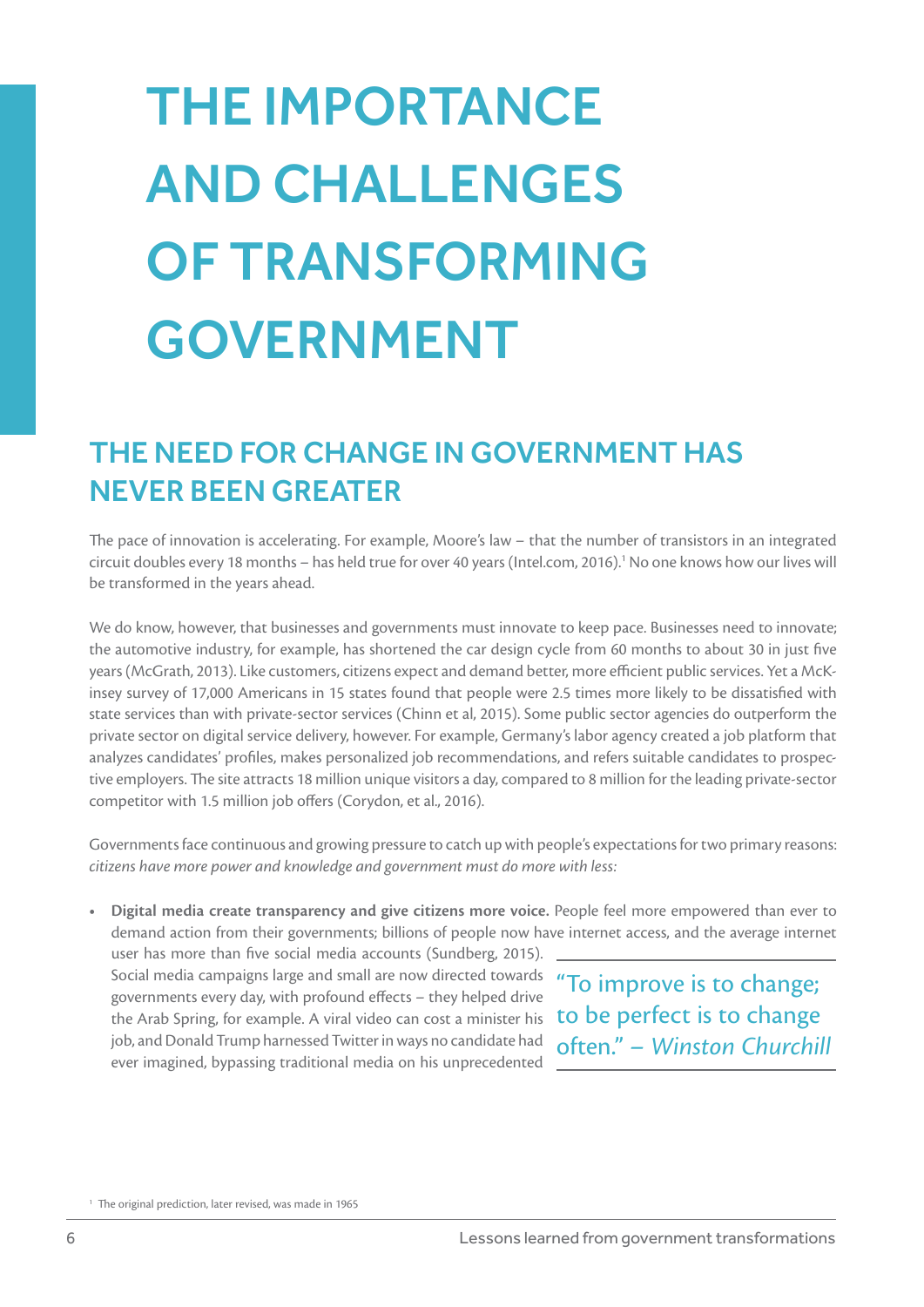journey to the White House. Even in less developed nations, social media is quickly surpassing traditional news sources. The people of Sierra Leone, for instance, got more news about the Ebola epidemic from the Presidential Ebola Recovery Team's Facebook page and Twitter feed than from its website. The debate about fake news proliferating on social networks has only begun. At the height of the Ebola outbreak in 2014, a false message widely distributed in Sierra Leone on Facebook and WhatsApp, said bathing in hot water with salt would cure and prevent the spread of the virus (Mozur & Scott, 2016). Electronic communication is likely to make citizens even more empowered and demanding of their governments. Many government leaders have set up teams dedicated to managing their social media accounts, with followers in the millions. @KingSalman had nearly 6 million Twitter followers at last count, for example, and @barackobama more than 80 million.

**• Government decision-makers around the world must accomplish more with less.** In developed nations, expenses are rising as populations age, infrastructure crumbles and public debt grows. According to OECD and McKinsey research, the world will need to make huge investments by 2030 for transport, electricity generation, transmission and distribution, water, and telecommunications of USD 57-67 trillion and USD 71 trillion respectively (OECD, 2007; McKinsey Global Institute 2013). All governments must deliver more with tighter budgets. This is especially true today for resource-rich countries, where falling commodity prices are putting intense pressure on budgets. For example, Saudi Arabia moved from a record surplus of 30% of GDP in 2008 to a GDP deficit of 15% in 2015 (EIU, 2016). Falling revenues limit governments' ability to borrow and spend to meet the rising demands of citizens.

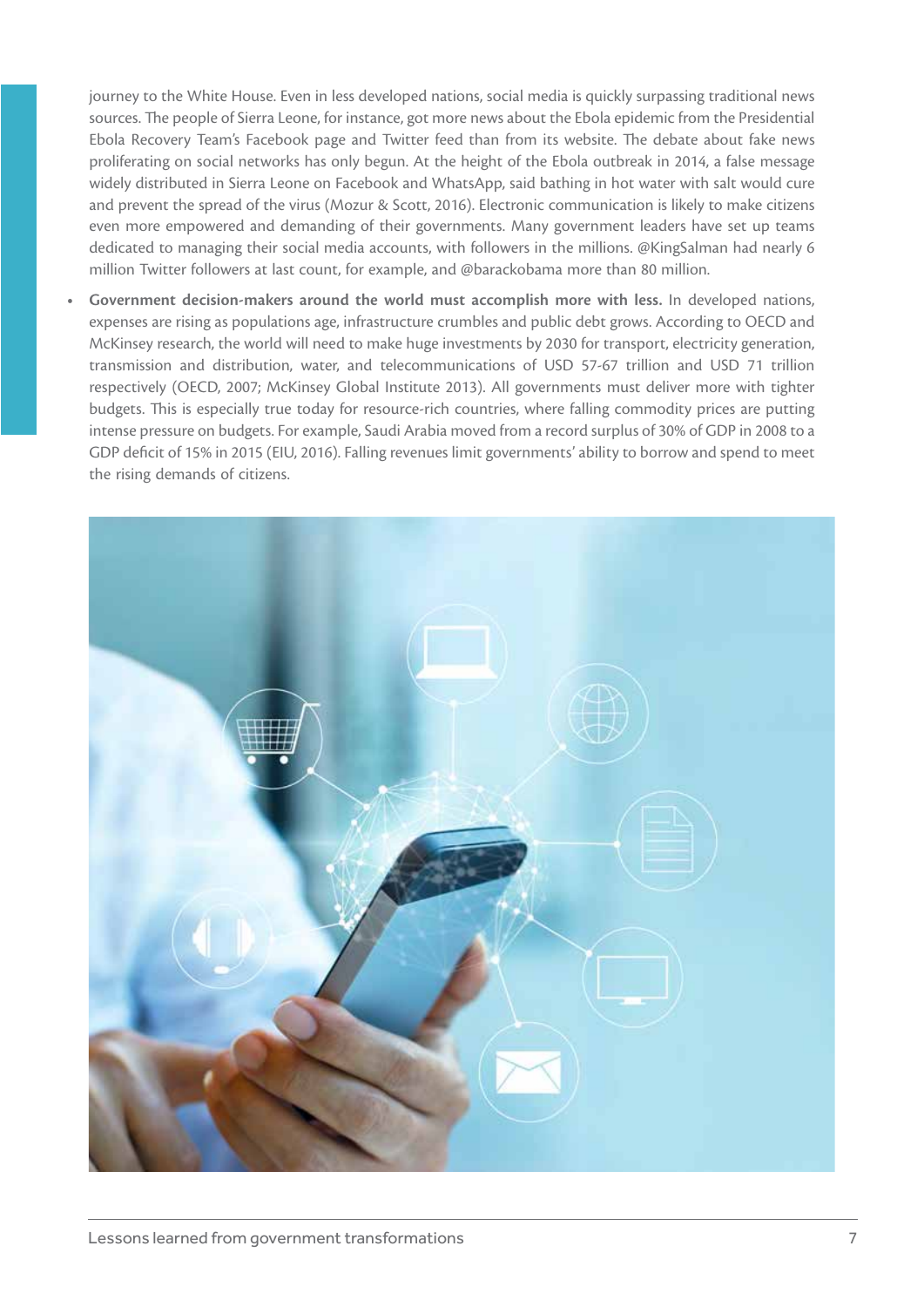### GOVERNMENT TRANSFORMATIONS DIFFER FROM THOSE IN THE PRIVATE SECTOR

Governments are slow but not inert: reform occurs frequently. True transformations are rare, however. Some are underway now in resource-rich countries, where budgets have been under acute pressure since the collapse of oil prices. Governments there are developing long-term economic strategies to achieve transformations on an unprecedented scale, such as the Vision 2021 of the United Arab Emirates, and Kazakhstan 2050.

In this paper, we focus on government transformation rather than reform, which is often at a smaller scale and part of a continuous evolution. We define government transformation as a large-scale, highly ambitious, publically acknowledged, structured program that sets specific targets backed up by detailed implementation plans, including delivery dates and initiative owners, that make government accountable at the highest levels. A true transformation presents unique challenges:

- **• The public sector lacks incentives to implement transformative processes.** In the private sector, short feedback loops affect people's pay and employment, but public employees have more job security and their benefits tend to be fixed. Some countries have instituted performance bonuses – with limited success. For example, student test scores in Washington, D.C., have shown improvement since teacher pay was linked to performance (Dee & Wyckoff, 2013). But performance-based incentives can look like corruption. In the nation of Georgia in 2009, 12 of 14 government ministers earned bonuses worth up to 40% or more of their total incomes (Transparency International Georgia, 2011). After journalists raised questions about these payments, the prime minister reduced and capped ministers' salaries (Factcheck, 2015).
- **• Change in the public sector is slowed by bureaucratic silos.** Huge agencies with lower capabilities face scrutiny to prevent irresponsible expenditures and the misuse of resources. The public sector's strict rules and procedures extend to hiring and procuring goods and services. Bureaucratic organizational cultures significantly slow the pace of change. Only after change finally occurs does the slow pace of the process become apparent: a 2013 USAID study in one country found that procuring essential medical equipment took up to a year before the system was reformed to speed delivery to 2-3 months. Even today, some official communication among government entities can take weeks as it travels by traditional post.

Despite these barriers to transformation, governments can harness unique advantages:

- **• Governments can mobilize more resources "for free" to support their missions.** Governments can enlist the private sector in social causes (as part of corporate social responsibility), and citizens can volunteer their time and knowledge – especially now with smartphones and social media. Companies from Waze to Wikipedia rely on people's engagement and participation. If the private sector can mobilize citizens at such a high scale, why can't governments?
- **• The public sector can tap its huge troves of data to optimize government interventions.** Governments can use the data they collect from millions of citizens to gain insights and generate substantial savings. A McKinsey study (Manyika et al., 2011) found that the US healthcare system could create more than USD 300 billion in value a year if it used big data creatively to drive efficiency and quality. The study also showed that European governments could create up to EUR 250 billion in annual value by using big data to improve operational efficiency and effectiveness in public sector administration alone.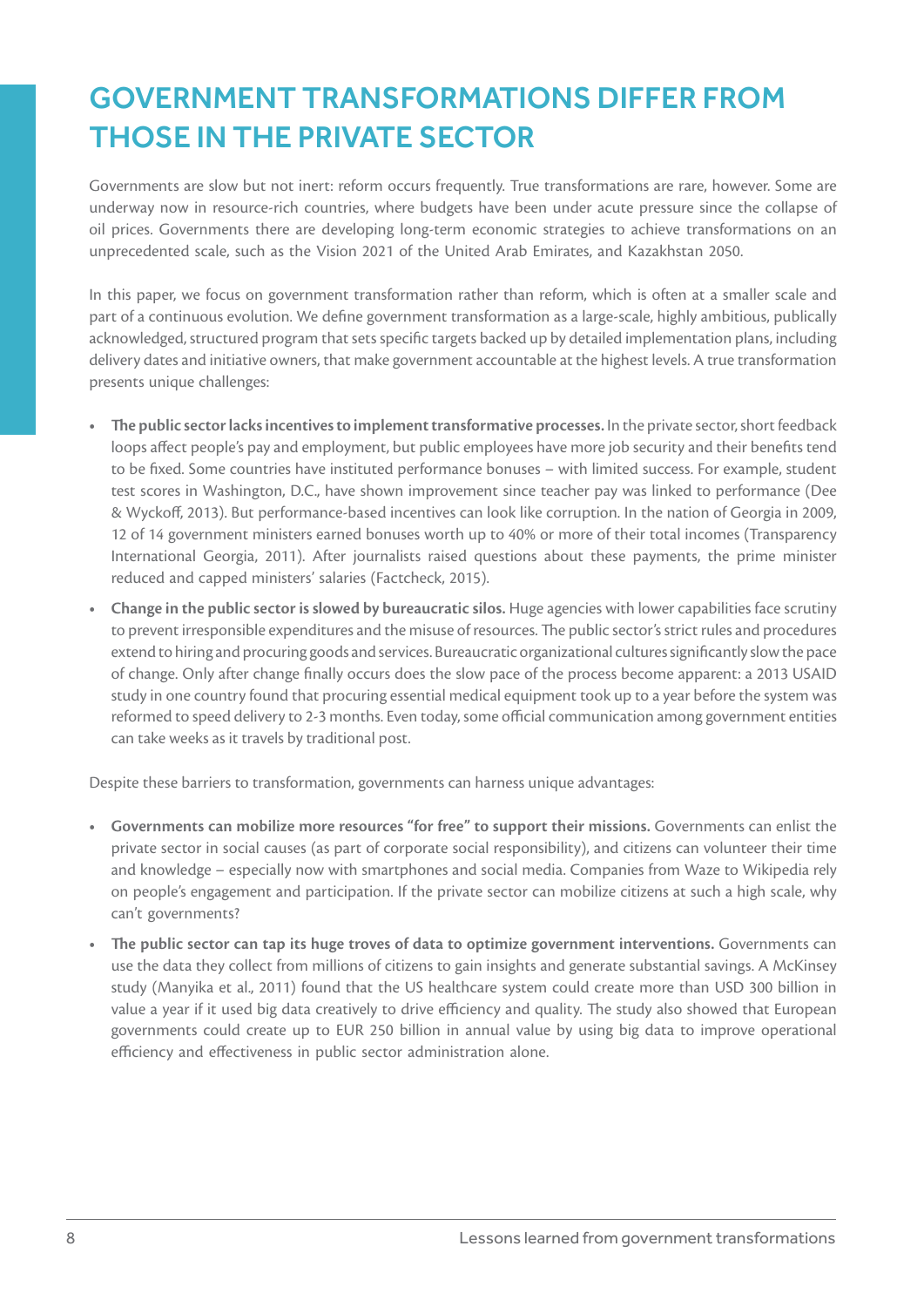**• Governments have longer investment horizons.** The public sector finances projects that would not get funding from the private sector, even in mature and advanced economies. In the UK, for example, more than 25% of R&D is financed by the public sector. Many countries also place strategic bets to develop sectors, knowing that they may take a decade or more to deliver benefits. For example, Singapore made a concerted effort to build a cluster focused on biomedical, media, and research. In the last 15 years, it has attracted leading educational institutions, such as INSEAD, and pharmaceutical companies such as Eli Lilly, to the One North development area.

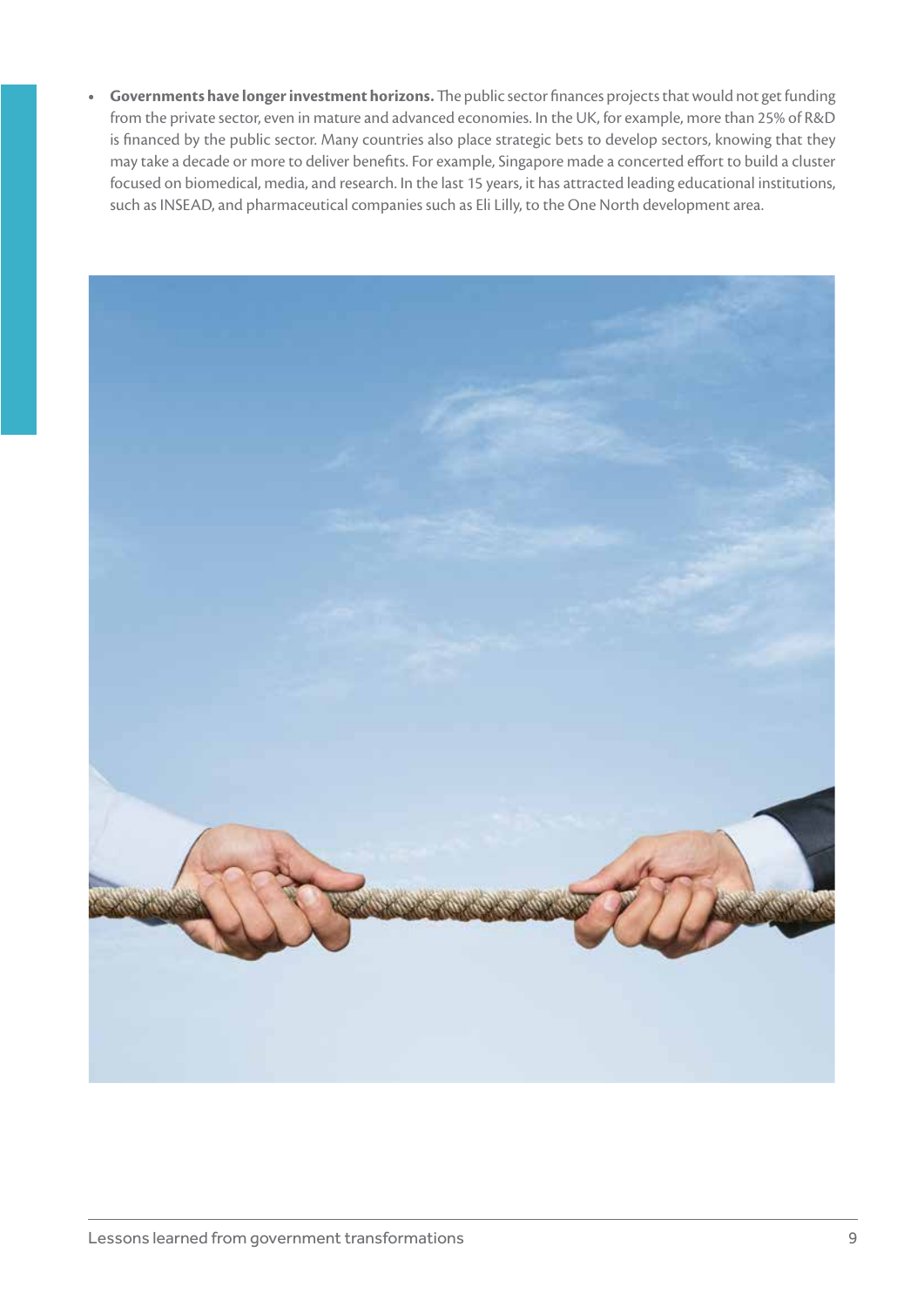## LESSONS FOR A SUCCESSFUL GOVERNMENT TRANSFORMATION

To help those seeking to embark on a government transformation, we reviewed experiences around the globe and identified the following 10 pillars of success. Our research shows that no single pillar can guarantee positive results, but that pursued together, they can increase the chances of success.

"Vision without execution is just hallucination." – *attributed to Thomas Edison*

### MAKE PLANS BASED ON EVIDENCE

### Lesson 1: Know your citizens

It may seem obvious that leaders need to understand where government should focus its efforts, but throughout history and around the world, some high officials have chosen to ignore the greatest national needs and serve the interests of their own allies and special interest groups.

Governments have many ways to understand their citizens better, including powerful new tools that can uncover behavior patterns and needs. The French government, for example, used surveys to identify "simplicity" as the key metric in its comprehensive government transformation program from 2009 to 2013. France also constructed a survey-based measure of the perceived simplicity to track transformation impact (Danker, 2012).<sup>2</sup>

Access to social data through platforms' built-in analytics, such as Google Analytics, Facebook Insights, and Twitter Analytics can help governments monitor issues and attitudes and improve the citizen experience – if they respect people's right to privacy. Government bodies may pursue better-informed strategies and offer more responsive public programs. Social media played a crucial role in measuring public attention to restrictions introduced in Delhi to cut air pollution when odd- and even-numbered cars were allowed to drive on alternate days. Posts with #DelhiOddEven hashtags revealed that the overall response to the initiative was positive, giving the government a green light, as it were, for similar solutions.

The potential for improvement is big and getting bigger: governments have more data at hand today than ever before, along with more powerful computers and more sophisticated analytics and predictive systems to get more insights on citizens' most urgent needs.

<sup>&</sup>lt;sup>2</sup> McKinsey interview with François-Daniel Migeon, who led the Direction Générale de la Modernisation de l'Etat (DGME), an inter-ministerial body launched to coordinate transformation of French government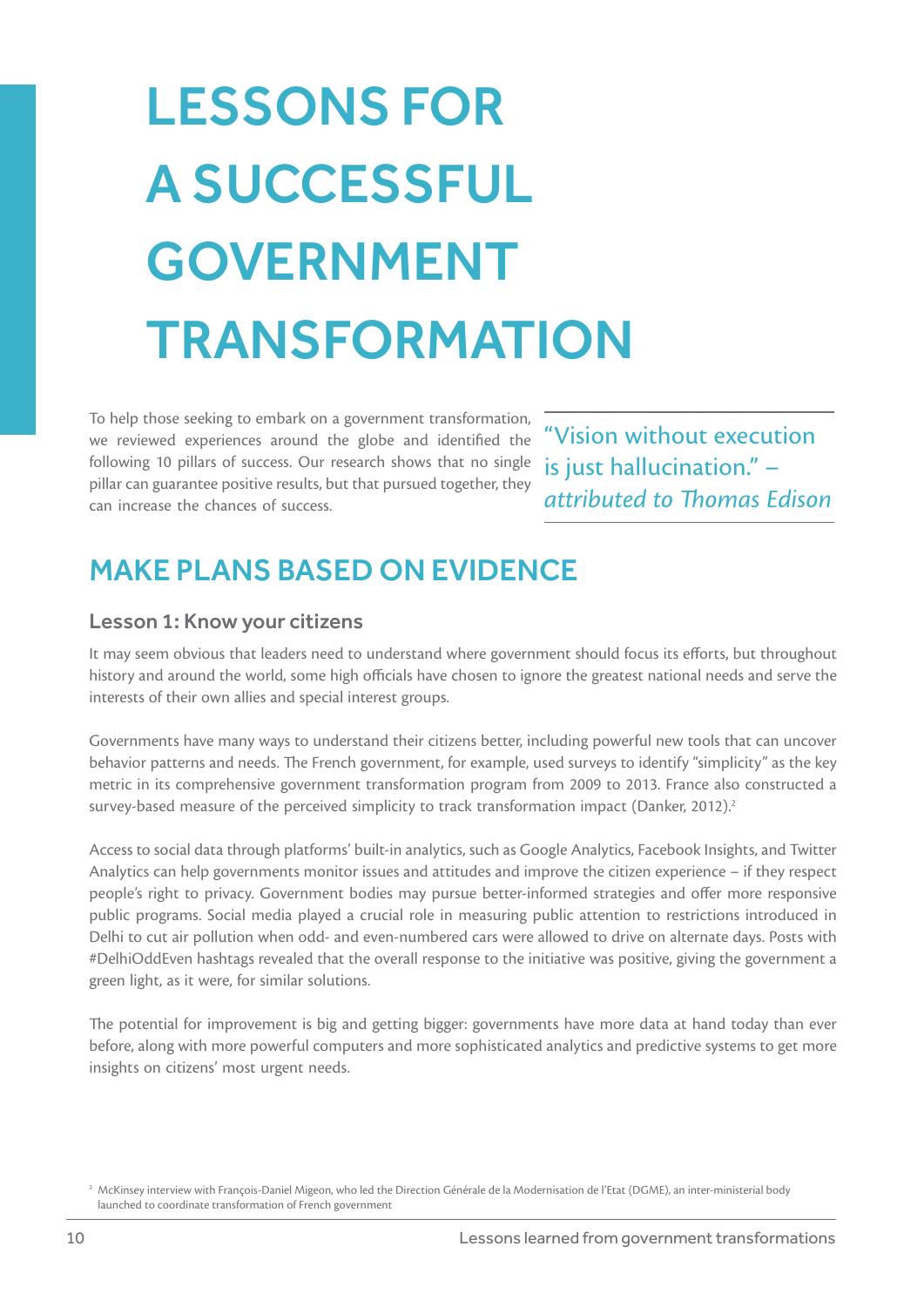### Lesson 2: Focus on the most important issues

The number of ministries varies greatly by country. The US has 16, the UK 20, and South Africa 35, for example. Considering the range of goals each ministry might pursue, the number of potential priorities is exponential. Governments that do not choose clear priorities may spread their efforts across multiple projects and fall short of their goals. While prioritization involves difficult choices by definition, it ultimately helps governments focus their attention and resources on the issues that matter most.

Some leaders take a top-down approach to setting priorities and outcomes, based on their intuition and judgment. Others use a more fact-based approach, gauging performance, expenditures, revenues, and possible outcomes to understand where problems lie and can be addressed. In 2016, Australia created the Productivity Commission, for example, to provide the government with information on economic, social and environmental quality and performance. By comparing the Commission's findings to what concerns citizens, the government aims to understand where to set priorities (Mancini & Ng, 2015).

Many governments use the results of assessments like these to articulate a vision and then design initiatives to achieve it. A review of visions set forth by countries as diverse as Denmark, Kazakhstan, Malaysia, South Africa and UAE revealed that such roadmaps are typically designed for 10-20 years and span economic, social, environmental, security, and political issues, and often include shorter-term action plans. Important components include accountability and the regular tracking of public KPIs. This kind of tracking and public discussion can be important, since broad and comprehensive plans can lack credibility or soon be forgotten without specific targets and steps. National plans play an important role in aligning governments internally, including all ministries and civil servants, but also broader society and the private sector, and help to establish a positive narrative and a sense of purpose and momentum.

### NATIONAL VISIONS' STRUCTURE AND FORMAT DIFFER, BUT CLEARLY INDICATE COUNTRY PRIORITIES



SOURCE: Danish Government, UAE Vision 2021, Kazakhstan 2050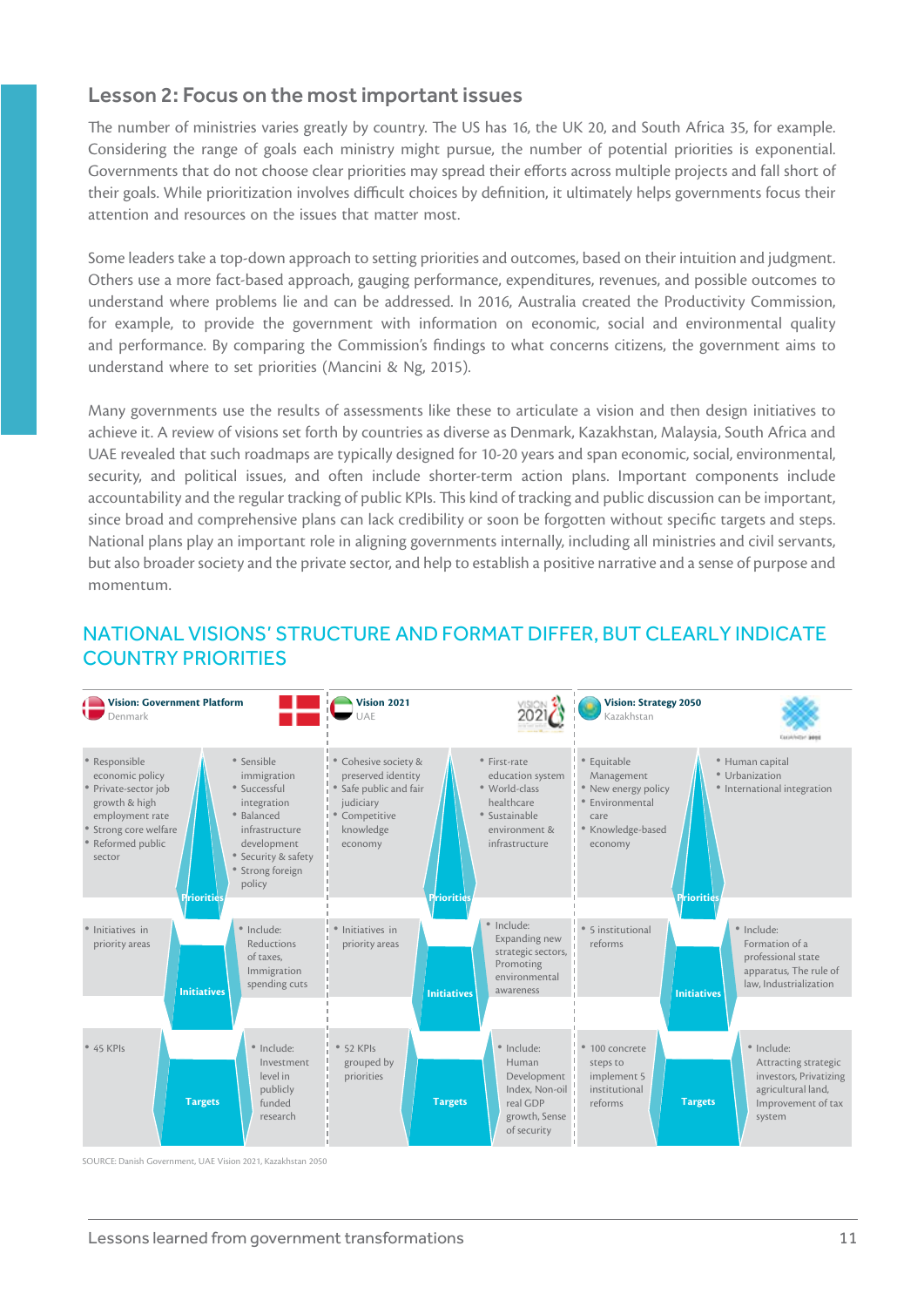### **COMMIT**

### Lesson 3: Public commitments to high ambitions

Idris Jala, a Malaysian leader, is famous for saying that serious reform would require political leaders to "get pregnant." Why? Because once they are pregnant they have no choice but to "deliver."

Pregnancy begins, when government leaders communicate their ambitions to the public, including clear targets. This is only the first step in what needs to become a regular rhythm of follow-up and reporting, but it is the most critical because it creates pressure to deliver. Saudi Arabia's recently announced Vision 2030 is one example, as is the UAE's announcements of their plans for a post-oil economy.

Communicating targets to internal and external stakeholders serves three objectives. First, it increases leaders' credibility and puts pressure on the public sector to perform for its citizens. The President of Sierra Leone, for example, gave each of its 149 paramount chiefs a detailed list of specific results they should expect from the President's Delivery Team. The chiefs and their communities were grateful for this unprecedented granularity and transparency, and considered it a sign of seriousness. Second, it helps to organize institutions and guide their everyday actions. Sierra Leone used its 13 "Key Result Areas" to focus each ministry's priories for the next 14 months. Third, it helps donors, implementing partners, and civil society to mobilize around the delivery effort and align their programs around the government's plans. If not communicated clearly enough, the overall narrative can be distorted by other sides, including the government's opponents (Dewar et al., 2016).

The public commitment should include specific targets and KPIs. In the UK, for example, the Prime Minister's Delivery Unit regularly published granular reports. In early 2016, as the last cases of Ebola were being treated, the president of Sierra Leone officially launched his Presidential Recovery Priorities to publically kick off recovery efforts. In his address, he listed 13 Key Result Areas across 7 sectors and the 48 initiatives that his delivery team would pursue to achieve those the results. For this address, he convened his ministers, paramount chiefs, other highranking government officials, civil society, donors, media and, of course, citizens. He asked the audience and the country at large to expect the results in 14 months and to hold the government accountable.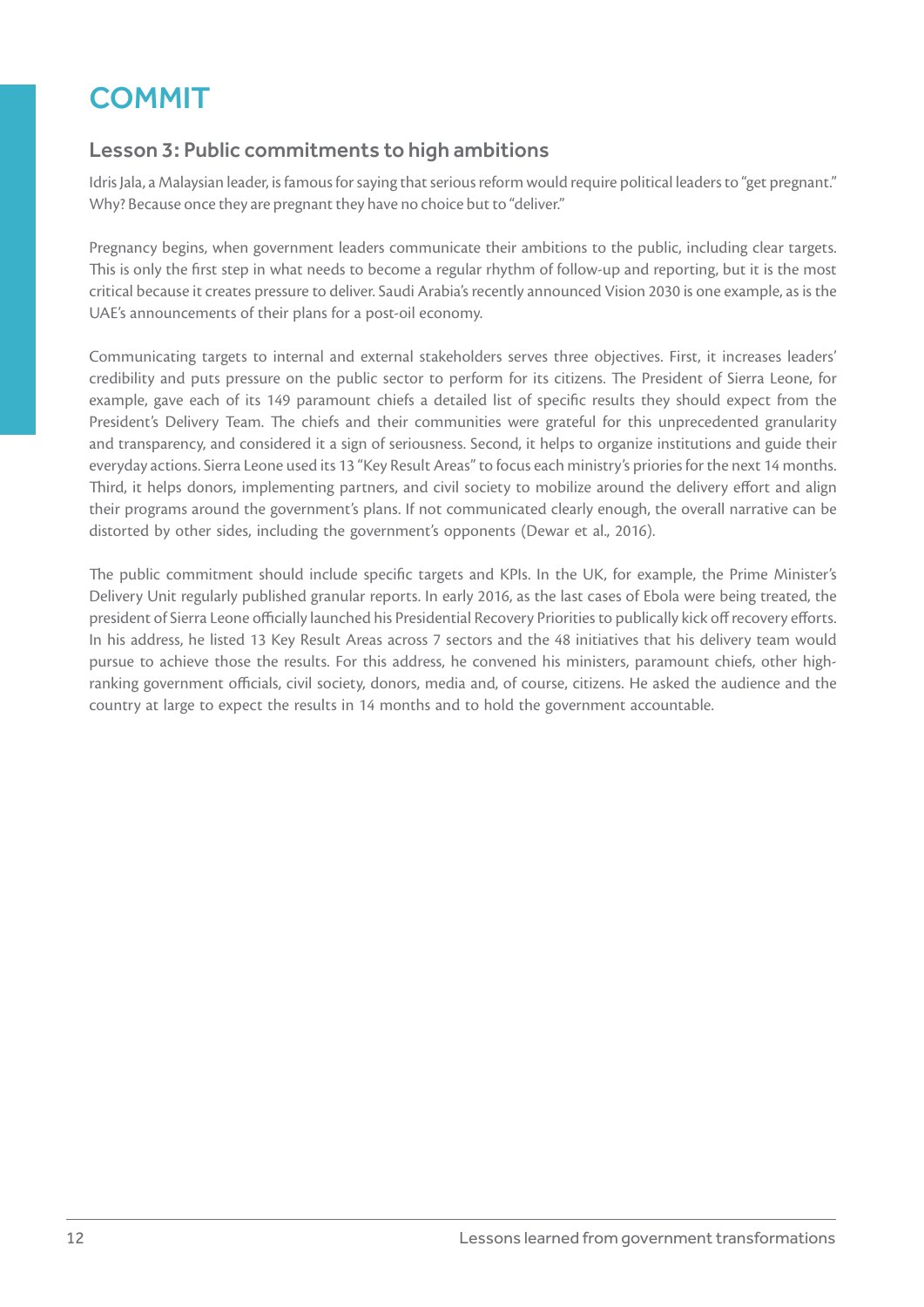### Lesson 4: Involve all levels in the transformation and hold them accountable frequently

Given the complexity of government operations, achieving strategic objectives rarely falls under the mandate of a single entity. When multiple government entities attempt ambitious reforms, failures can arise from a lack of communication. Government leaders may fail to align their efforts and resources, for example, and spend too little time breaking bottlenecks and accelerating delivery, and various parts of government machinery may fail to work together to solve cross-functional problems. According to our research, the answer to these problems is to step up the frequency and intensity of interactions.

At the top leadership level, this can mean creating a new forum for ministers to interact and align on a direction, make decisions and resolve bottlenecks. Malaysia used cabinet-level strategy workshops. Saudi Arabia established entirely new councils, one for economic affairs and another for security affairs, bringing the relevant ministers together more frequently than ever to discuss substance.

The head of government typically needs to spend more time driving the transformation. In Sweden, for example, Göran Persson spent up to 30% of his time resolving the budget crises while serving as Minister of Finance and Prime Minister (Chinn et al., 2015). In the UK, Tony Blair chaired weekly meetings to intervene directly in the work of police by setting clear goals and distributing responsibility for results among particular units. Robbery and street crime fell promptly (Barrett, 2002).

Close cooperation between the ministry implementing reform and the Ministry of Finance can lead to significant improvements in planning, implementation or execution phases (Chinn et al., 2015). In Denmark, ministers meet weekly under the Committee of Economic Affairs, led by the Minister of Finance, to assess proposals and initiatives with significant consequences for the economy and the budget. Meetings and materials are carefully prepared by a Steering Committee led by the Permanent Secretary of MoF. All initiatives are therefore reviewed and positions of Committee members well established before the Committee gathers. This inter-ministerial approach was crucial to implementing and coordinating reforms across multiple public sector domains and policies – including reforms of budgeting, economic governance, education, tax, business regulation, defense, investments in infrastructure, transportation, and sustainable energy – within Denmark's overall government transformation (Corydon, 2016).<sup>3</sup> In Sierra Leone, ministries pursued unfunded initiatives without working closely with the Ministry of Finance, hindering their early efforts. Learning from this, the Presidential Delivery Team included the finance minister or his deputy at every weekly Presidential Delivery Forum.

Even the most powerful leaders cannot transform a government by themselves: success requires the help of people at every level. After all, many transformation efforts fail despite the right mindsets and alignment among government leadership.

Harvard professor Matt Andrews has studied the importance of involving every layer of government. He differentiates between two sets of stakeholders beyond political leaders: *implementing entrepreneurs and distributed agents.* Successful transformations should involve and engage all layers. In particular, distributed agents must be empowered and trained to deliver the transformation. Studies have confirmed this across range of countries: research into public financial management reforms in more than 100 countries (Andrews, 2014) revealed that reform outcomes are weaker the more the implementation depends on distributional agents if they are not sufficiently engaged.

<sup>&</sup>lt;sup>3</sup> Internal interview with Bjarne Corydon, Global Director of the McKinsey Center for Government, until recently a member of the Danish Parliament and the Minister of Finance from 2011-2015, November 2016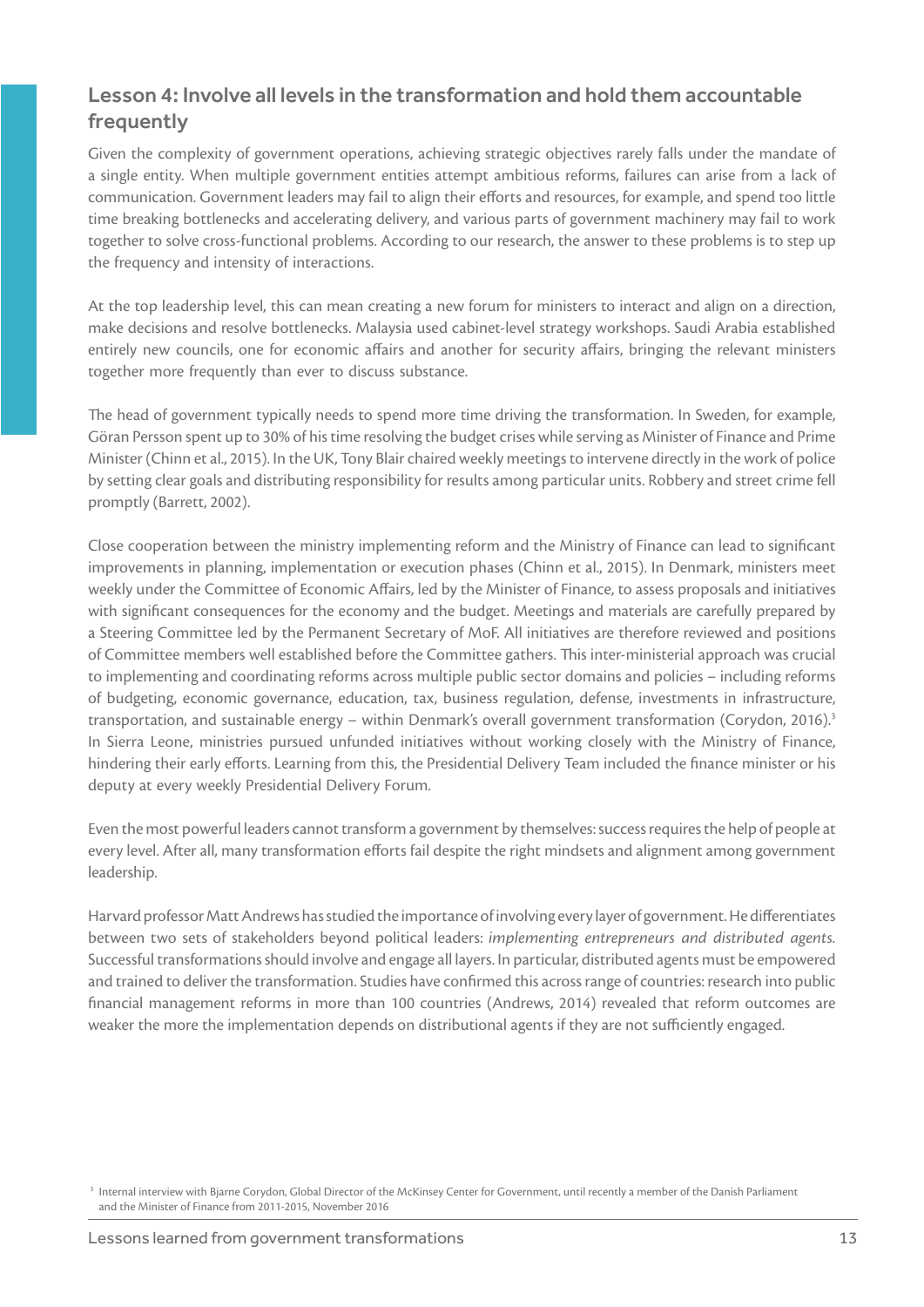### SUCCESSFUL GOVERNMENT TRANSFORMATION REQUIRES INVOLVEMENT OF MULTIPLE LEVELS



SOURCE: Andrews (2014), CREDIT: Brett Zivic (SFO)

At the operational level, countries can build cross-functional alignment with participative planning across departments. For example, Malaysia has pioneered intensive, multi-week cross-functional workshops called "delivery labs" where teams set aspirational targets, design initiatives to achieve these goals and, ideally, allocate budgets to start implementation. Delivery labs have since been used to good effect in Sierra Leone, Tanzania, South Africa, UAE, and other countries.

### Lesson 5: Confront political taboos

In every society, some topics are political taboos. One of the fastest ways to indicate the seriousness of a reform effort is to go after these taboos to demonstrate the seriousness of the reform.

The transformation in Saudi Arabia, still in its early days, includes one such example. When the government began talking about privatization, most observers naturally expected something similar to previous privatization efforts – likely affecting one or two assets, but by no means signaling a major change in the overall role that government plays in the economy. This perception changed when the Deputy Crown Prince revealed his plans to sell a minority stake in the National Oil Company, Saudi Aramco, to the public. The company is revered not just as the main source of the Kingdom's exports and government revenues, but also the project manager and implementer of last resort for any high-profile government project. It might have seemed like the last state asset in line for privatization. But by signaling a desire to begin with this asset immediately, the Crown Prince created a jolt that changed the discussion entirely and increased the credibility of the transformation – communicating to the world that this time would be different.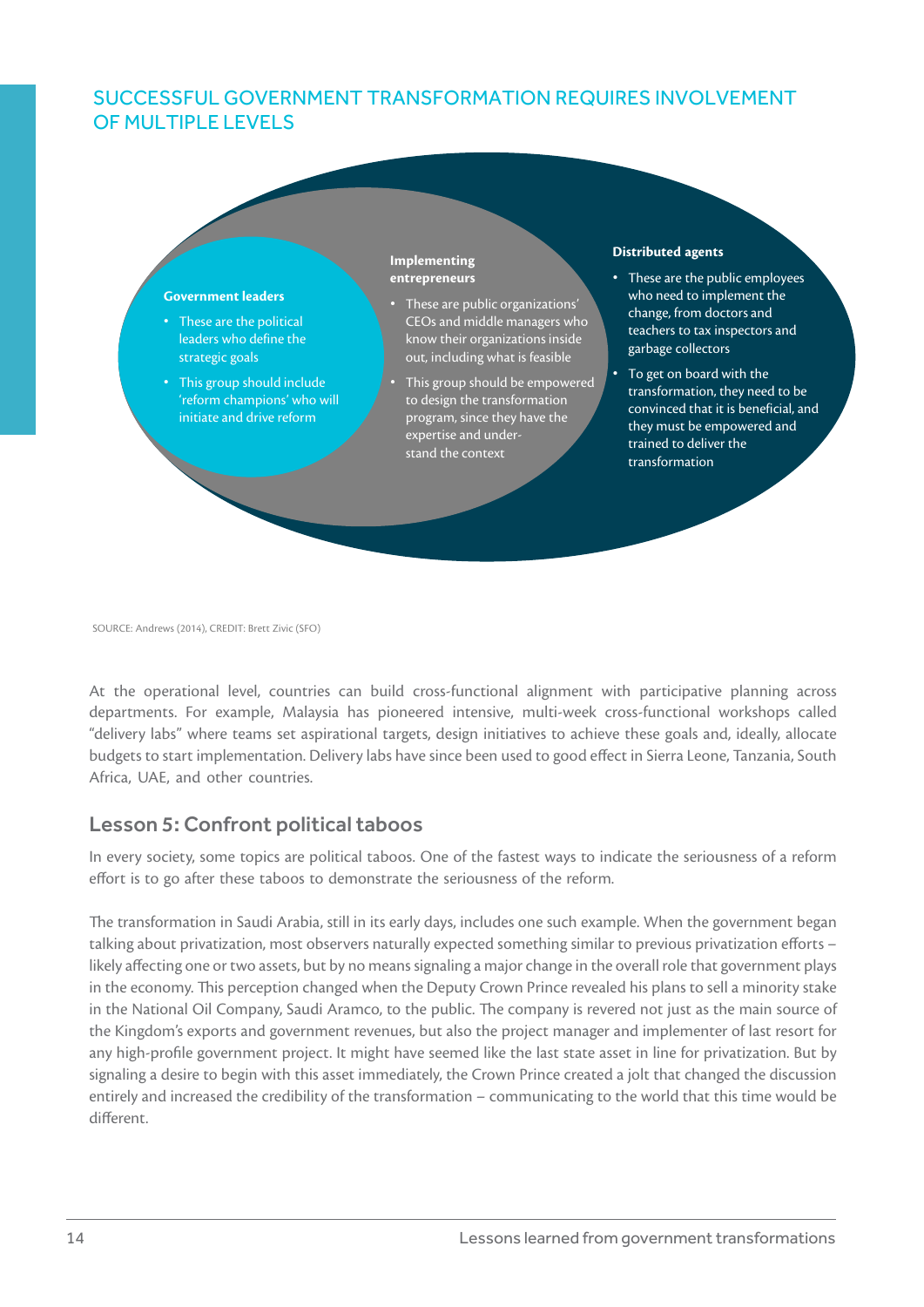Another example is the decision by the then-president of Georgia, Mikheil Saakashvili, to replace the entire traffic police force overnight. Corruption within the traffic police had become intolerable, with about 70% of all traffic inspections resulting in bribes (GORBI, 2000). Saakashvili fired 16,000 policemen in one night and replaced them a few months later with 2,300 new officers (World Bank, 2012). The government instituted new recruitment and promotion procedures, raised salaries, and improved working conditions. This unprecedented move instantly established the credibility of the government's reform effort. Through subsequent reforms, Georgia improved its standing in the Corruption Perceptions Index, moving from the 133rd of 145 countries in 2004 to 99th out of 163 countries in 2006, and 48 in 2015 (Transparency International).

### GEORGIA HAS SUCCEEDED IN IMPROVING ITS CORRUPTION PERCEPTIONS INDEX



SOURCE: World Bank 2012 "Fighting Corruption in Public Services. Chronicling Georgia's Reforms", Civil Service Bureau's website, Transparency International Georgia website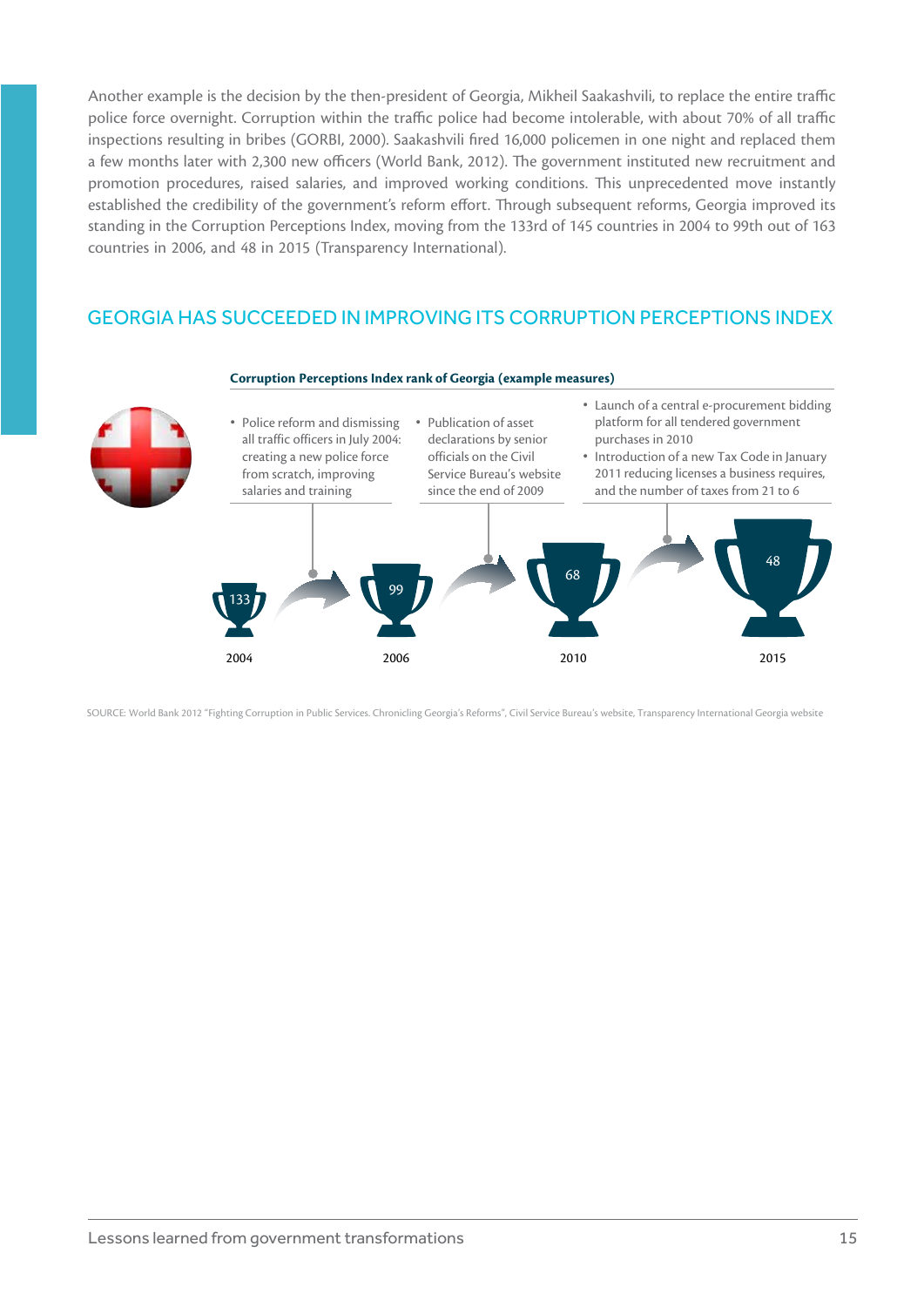### DELIVER QUICKLY BEFORE SCALING

### Lesson 6: Strive for agility in delivery

A true government transformation requires fresh thinking and substantial investments of both resources and political capital (Farrell, 2012). In the private sector, leading companies optimize and regularly update processes to raise impact, reduce risk, etc. Big data and digital tools can help government leaders achieve the same rigor and speed. Especially when ramping up a new transformation, agencies should explore some shortcuts to speed impact, build credibility and increase overall reform momentum.

Government policymakers and project managers can adopt agile approaches, pioneered in software development, to design and run government services. Leading software developers have abandoned a traditional step-by-step approach because it takes too long and often means a product is outdated before launch. Agile methodology anticipates the need for flexibility and aims to launch a product quickly even before it is perfected. Agile software developers keep code simple, test often, and deliver functional bits of the application as soon as they are ready (TechTarget.com, 2016).

Like software companies, government agencies need to respond more quickly to changing policies and public needs. In the UK, visits to the gov.uk website from mobile phones doubled from 15% to 30% from 2013 to 2016, forcing the government to quickly adapt all public services for mobile users (UK Government, 2016). We identified four areas where political leaders might consider adapting their mindsets to achieve agility in delivery:

- **• "Agile policymaking":** Policy-setting has shifted over the decades. In the sixties and seventies, debates were dogmatic, e.g. free market vs. centrally planned economy. In nineties, discussion shifted towards fact-based policy design, pursued by leaders such as Tony Blair. Nowadays, new technology, big data and analytics allow political leaders to develop, launch, and improve policies much more quickly. Governments are also moving to a new paradigm that includes non-state actors, private companies, nonprofit organizations and citizens in the process of designing and executing policies and services (Farrell, 2012). One example is the rapid prototyping the British "nudge unit" is applying in procurement. When implementing a new procurement system to process GBP 100 million of transactions each day, the nudge unit worked with hospitals and tested different ways of framing choices to reduce waste and improve efficiency. These included using design features or prompts, social norm messages, informing purchasers of which products other people selected, cost and savings feedback, and the impact of product quality ratings.
- **• "Small wins beat no wins":** Time is often lost deciding on the best starting point the biggest impact, highest profile, most granular plan. Sometimes it is better to start where willingness and goodwill can deliver results fast. Especially in consensus-oriented political systems, it may be worthwhile to pursue what is most expedient because the opposition also favors it or key people support it. In the UK, the Prime Minister's Delivery Unit chose increasing the punctuality of trains to 85% as a quick win. While this also addressed peoples' needs, the choice was also driven by supportive permanent secretaries. Achieving this "small win" proved the effectiveness of the approach and increased transformational momentum (Barber et al., 2011).
- **• Creating "fast lanes":** The initial excitement and momentum of a transformation can quickly get stuck in bureaucracy. Procurement can take months, for example, and positions can remain unfilled due to rigid staffing guidelines and so on. In such instances, agencies might consider making exceptions to the rules. For example, the President Delivery Team Lead in Sierra Leone was empowered to escalate pressing issues directly to the chief of staff and the president himself. This proved to be an effective way to unblock issues that had been stalled for months or years. In a major crisis in Britain, the prime minister activates the Cabinet Office Briefing Rooms, a physical space as well as a protocol. Once activated, most meetings are chaired by the PM, with key ministers and relevant external experts in attendance. The protocol allows the government to mobilize relevant expertise in about a week.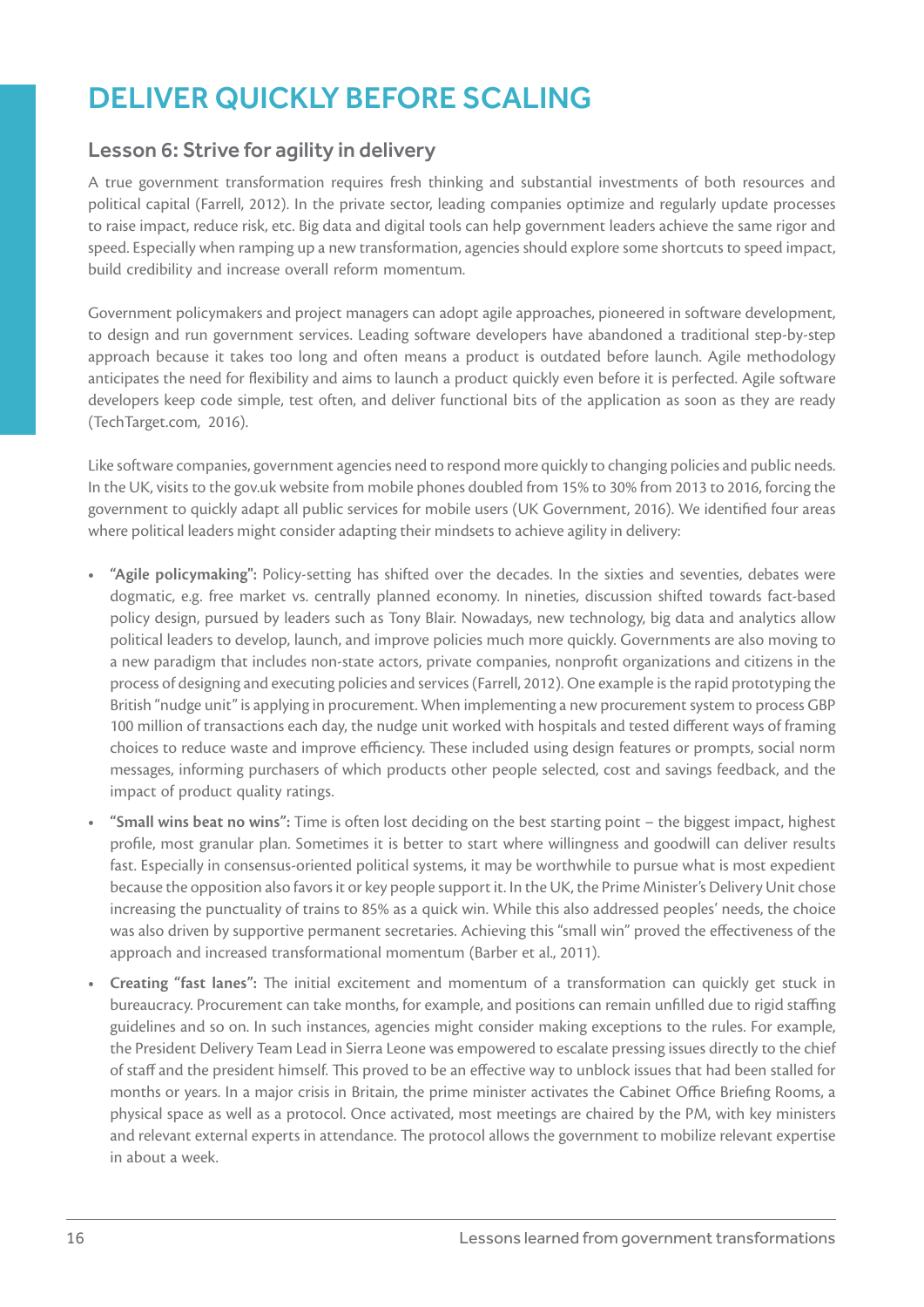**• "Sort it out earlier":** Government leaders should distribute authority to speed decision-making. Too often, delivery is delayed when tough decisions have to make their way to the most senior officials. In one ministry, several regular meetings at the DG and DDG levels were instituted to resolve many challenges before they reached the minister.

### Lesson 7: Create competition to speed outcomes

Many governments are solving public problems with competition in the government itself and in the private sector.

In the UAE, the government launched a "star rating program" for all customer-facing government centers to making them "as efficient as banks and as customer-centric as hotels." The evaluation grid is detailed, transparent and explicit, and each center receives detailed feedback on what needs to improve following mystery shopping visits. In this case, setting a high bar has been critical. Out of a maximum of seven stars, not a single center has yet received more than five. This constant feedback and transparency create competition between centers improves performance.

For instance, in Sierra Leone, the president held a Presidential Delivery Forum each week where each ministry was graded against a common rubric and compared. Ministers who were achieving results often received applause or verbal recognition from the president. Ministers who were behind or not delivering were scolded in front of other ministers. This proved to be an effective way to mobilize action. Within ministries, initiative owners were ranked against each other and results addressed through positive and negative recognition.

### Lesson 8: Inject talent to expand delivery capacity

One of the biggest barriers to quick results is the availability of talent and capabilities within the government. Many governments hire teams of thinkers and policy experts rather than people focused on internal management or the implementation of policy. Recruiting "doers" can shape a good management and operating team. Governments also have a natural tendency to rely upon a trusted inner circle. Bringing in people from the private sector, en masse, for a limited time, can help drive change and offset any "inner circle" bias (Dewar et al., 2016).

Delivery units have traditionally followed this model. For instance, the Prime Minister's Delivery Unit in the UK, when established, was staffed mostly by private sector secondees. PEMANDU in Malaysia reportedly reviewed 5,000 applications, mostly from the private sector, to recruit its first 120 staff members. In Sierra Leone, the President's Delivery Team recruited the majority of its staff from the private sector to ensure a "doer" focus. Indeed, the President chose an accomplished private sector leader to head the team so that it focused on results. This team also phased out technical assistants, mostly development consultants with public/social sector backgrounds, and instead relied almost exclusively on consultants with private sector experience who had more of a "doer" focus. Similar tactics could be used at an even broader scale. Why couldn't a head of state write to the top 1,000 companies in his or her country to request secondments of one or two people from each to drive a reform effort?

In the long term, governments should strive to create a "talent incubator" that can attract and develop great talent and then "feed it back" into the system. The Prime Minister's Office in Singapore, with about 1,000 full-time workers, is widely considered a center of excellence for core talent in the public sector. Graduates from top universities around the world spend time in the PM's office before taking senior positions within ministries and agencies. The PM office also drives policies for talent attraction across government agencies through the National Population and Talent Division.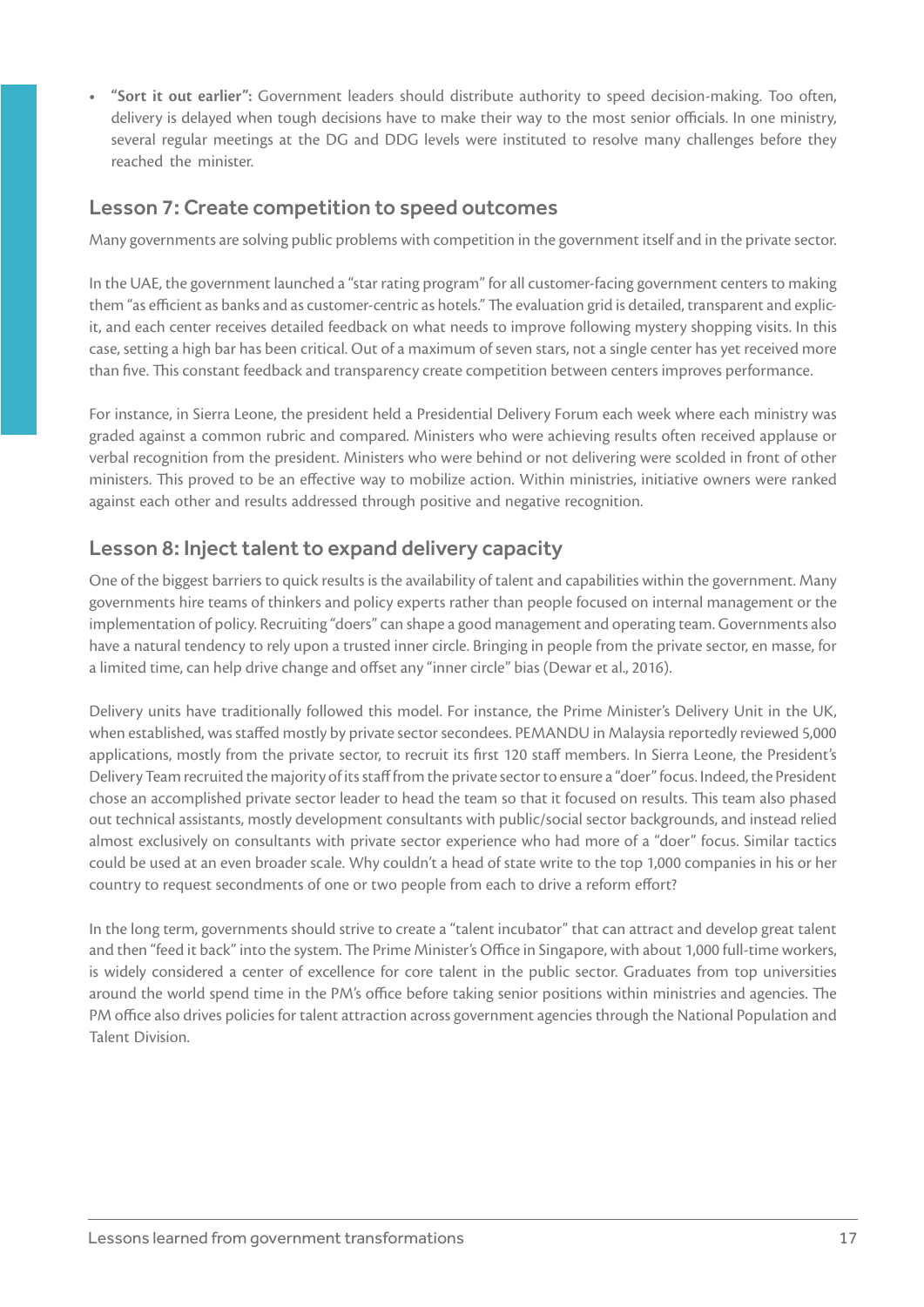### BE RESPONSIVE AND ENGAGE WITH CITIZENS

### Lesson 9: Engage with the public to maintain reform momentum

In the age of always-on social media, directly engaging the public is more important than ever for governments. When Malaysia launched the Government Transformation Programme, one of its first moves was inviting the public to review the government's plans in a big "open day" exhibition. This direct engagement is important not only during planning stages but also on an ongoing basis to share results of the government's efforts.

In Sierra Leone, the government has asked citizens to help keep the ministries honest. The government's robust community engagement program embeds multiple community engagement officers in each district and empowers citizens to report what services are actually being delivered. Citizens can comment on teacher attendance, hospital stock levels for critical drugs, etc. This has increased the public's appreciation for and ownership of the delivery program, which helps keep the president and other top government officials engaged. Over time, this deep engagement reinforces the pressure to deliver and reassures citizens "hungry for change" that change is indeed taking place.

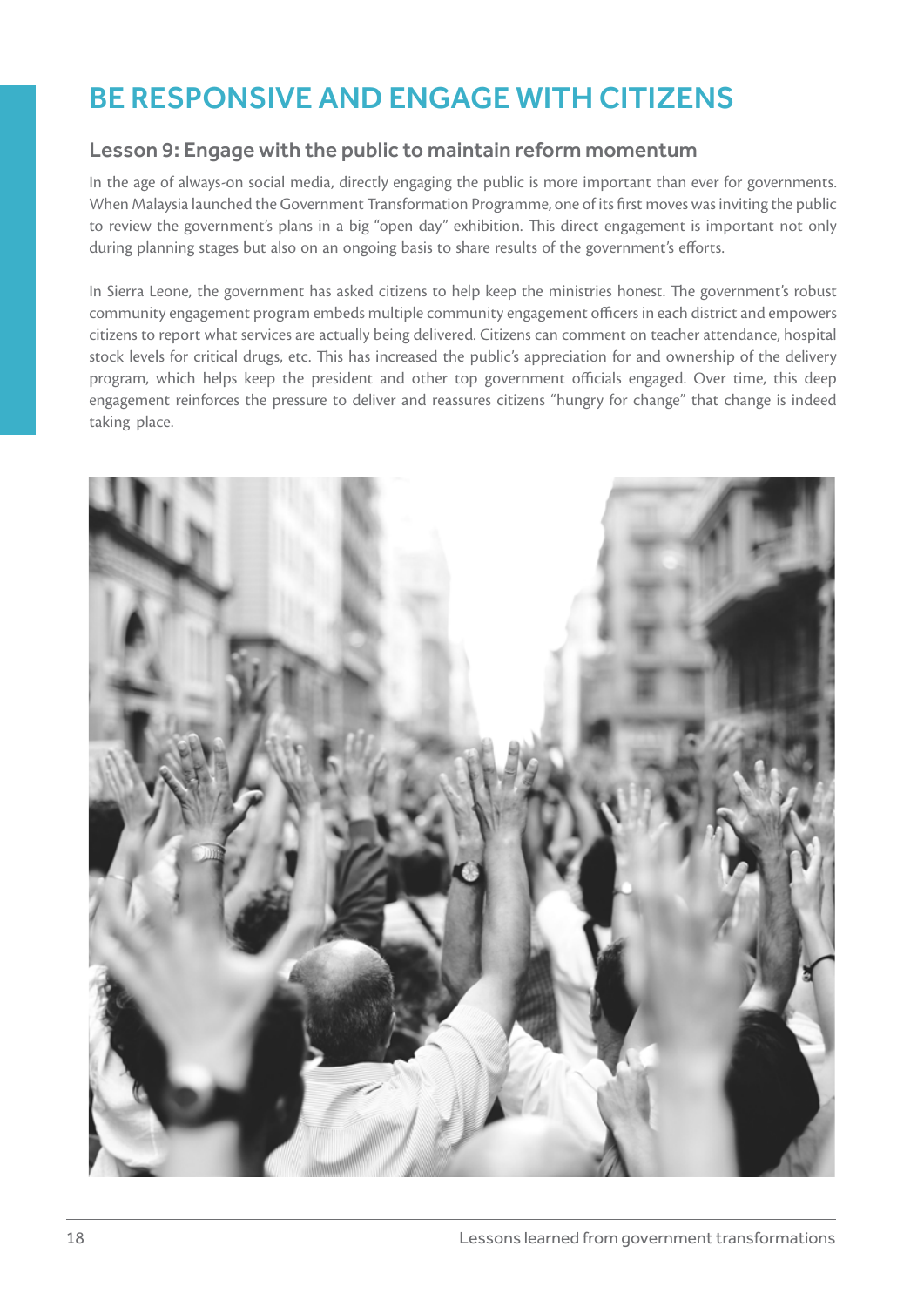In this context, branding the transformation is a powerful tool. South Africa embarked on Operation Phakisa in 2014 – derived from a Sesotho word that means "Hurry Up" – which aims to boost economic growth by creating an "Ocean's economy." While Operation Phakisa is showing its first signs of impact, including the overhaul of the country's largest dry dock and the domestic production of tugboats, all initiatives are branded as Operation Phakisa to make change tangible (SAnews.gov.za, 2016; Kings, 2016). Similarly, Malaysia publicly celebrates exemplary schools and police stations to reward and inspire high performance. In Sierra Leone, the President's Delivery Team contracted a local vocal artist to write and sing a song for the program's launch. The song "Ebola don go, let we mak Selone grow" a symbol of change, is heard frequently on the radio and a popular ring tone throughout the country. Many people refer to the song when asking about the program's success.

### Lesson 10: Make the citizen part of the implementation of the reform

A decade after "crowdsourcing" came into the broad awareness through James Surowiecki's book "The Wisdom of Crowds" (2004), governments are embracing its power in many ways. Some ask citizens to report issues, some crowdsource ideas and some even enlist citizens to help make budget decisions.

- **• Many governments have launched apps to let citizens report issues such as traffic violations, street vandalism, and garbage collection failures.** Citizens can conduct surveillance and screen information for the government for free. In Sierra Leone, the Anti-Corruption Commission launched a large "Pay no Bribe" campaign to target the professions that most frequently ask for bribes, such as traffic police and teachers. Citizens report when they pay a bribe and can follow up on what recourse was taken by the Anti-Corruption Commission (The Economist, 2016). In Indonesia, citizens can send text messages to report an unrepaired bridge, for example, that are posted on a publicly available website and inform the relevant ministry. In Dubai, people can report crimes and traffic accidents to the police by uploading pictures.
- **• Citizens can suggest changes in legislation.** The UK launched a "Red Tape Challenge" to promote discussion about how regulatory aims can be fulfilled in the least burdensome ways. Citizens, businesses and organizations could "challenge the Government" by delivering feedback on regulations and ideas on what could be done differently. New regulations were published online every few weeks and crowd-sourced on the website. The project saved GBP 1.5 billion and identified 3,000 pieces of regulation to be scrapped or improved and simplified (UK Government Web Archive, 2016).
- **• Citizen participation can extend to budget decisions.** More than 100 of Brazil's largest cities adopted "participatory budgeting." The funding amounts can represent up to 100% of all new capital spending projects and generally fall between 5 and 15% of the total municipal budget. The results are promising, as the municipal governments that adopted participatory budgeting spent more on education and sanitation and saw infant mortality decrease (Wampler & Touchton, 2014).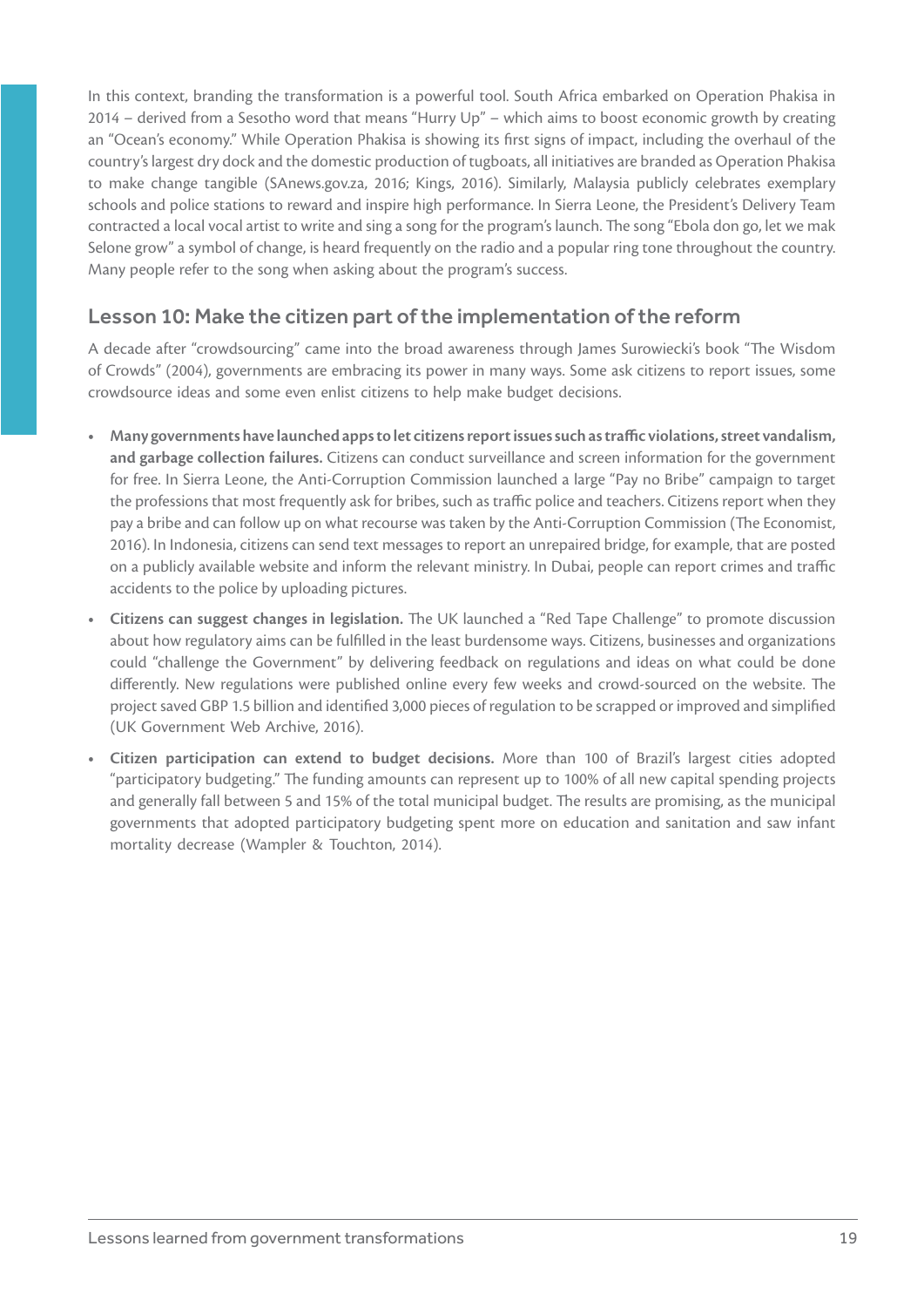## **CONCLUSION**

While governments around the globe are making progress on their transformation journeys, failures abound; transformations are challenging by definition. Only about a third of private sector and 40% of public sector leaders say they have achieved their transformation objectives (McKinsey, 2012, 2010, 2008, and 2006).<sup>4</sup> In summary, the lessons outlined here fall into four guiding principles:

- Make plans based on evidence
- Commit
- Deliver quickly before scaling
- Be responsive and engage with citizens.

"The world is changing very fast. Big will not beat small anymore. It will be the fast beating the slow." – *Rupert Murdoch*

Government leaders should bear in mind these principles when designing and embarking on a transformative journey. Implementing these lessons is no guarantee of success, but it does raise the odds.

<sup>4</sup> 2012 McKinsey survey of US government leaders GS15-SES on public-sector transformational change (n = 974); 2010, 2008 and 2006 McKinsey surveys of business leaders on private-sector transformational change (n = 4,572)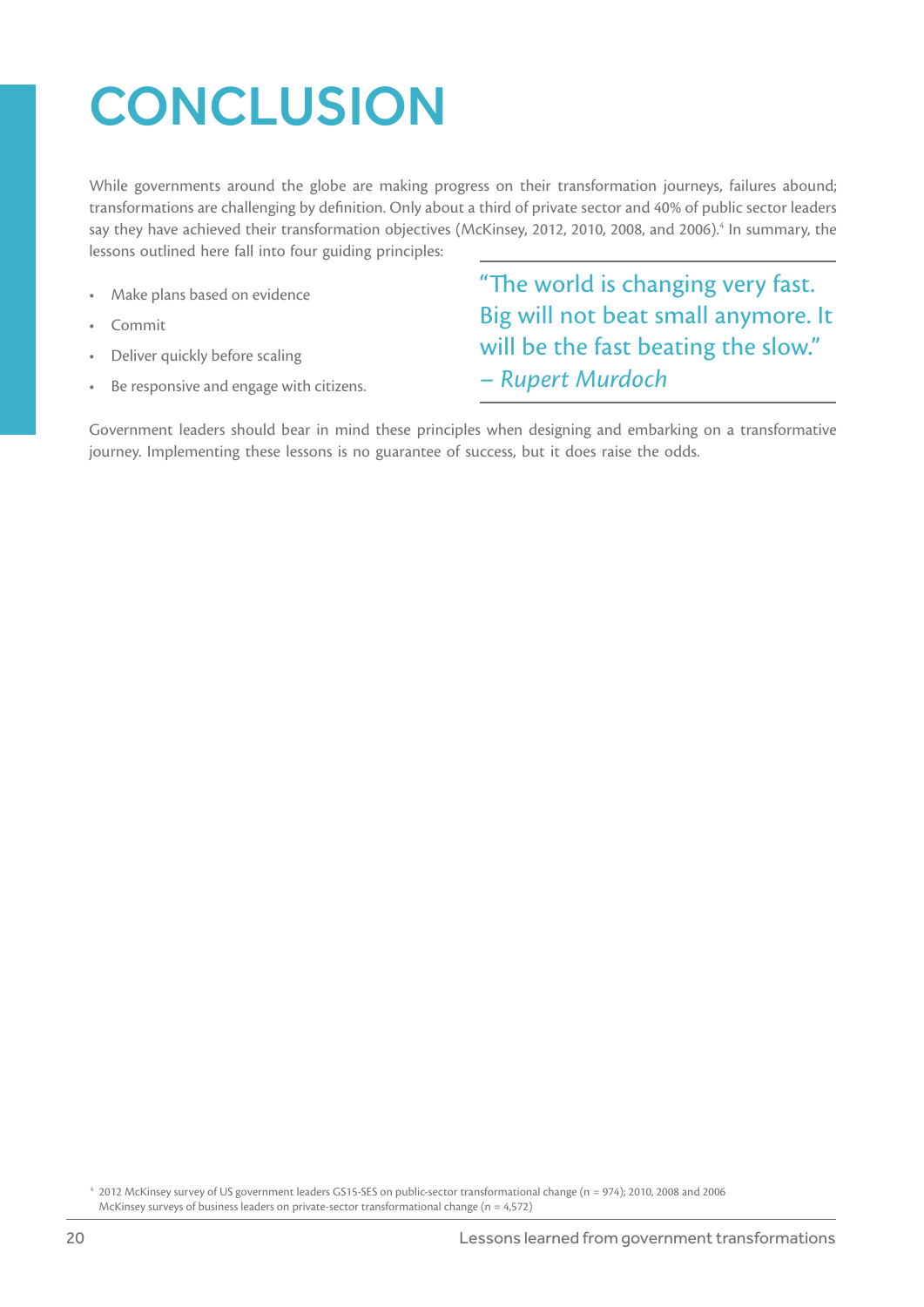## BIBLIOGRAPHY

### B

Brian Wampler and Mike Touchton, Washington Post *"Brazil let its citizens make decisions about city budgets. Here's what happened,"* 22 January 2014

Bjarne Corydon, Vidhya Ganesan, and Martin Lundqvist, McKinsey Center for Government *"Digital by default : A guide to transforming government,"* November 2016

### $\mathsf{C}$

Carolyn Dewar, Thomas Dohrmann, Drew Erdmann, Ryan Harper, and Kunal Modi, McKinsey *"What CEOs can teach the next US president,"* July 2016

### D

David Barrett, Independent *"Blair chairs Downing Street summit on street crime,"* 20 March 2002

David Chinn, Jonathan Dimson, Andrew Goodman, and Ian Gleeson, McKinsey *"World-class Government: Transforming the UK Public Sector in an Era of Austerity,"* March 2015

Diana Farrell, McKinsey *"Government designed for new times,"* October 2012

### E

Economist Intelligence Unit Database, accessed November 2016

### F

FactCheck Georgia, Decemer 2015, Salaries, bonuses, salary supplements

### G

Georgia Opinion Research Bureau International (GORBI) *"Corruption Survey",* 2000, quoted in World Bank *"Fighting Corruption in Public Services. Chronicling Georgia's Reforms,"* 2012

#### I

Intel.com *"50 Years of Moore's Law,"* accessed November 2016

### J

James Manyika, Michael Chui, Brad Brown, Jacques Bughin, Richard Dobbs, Charles Roxburgh, and Angela Hung Byers, McKinsey Global Institute *"Big data: The next frontier for innovation, competition, and productivity,"* May 2011

Jorgen Sundberg, Socialmedialondon.co.uk *"The Average Social Media User Has 5+ Accounts, Spends 2 Hours on Them Daily,"* 28 January 2015

### M

Matt Andrews, Harvard Kennedy School Faculty Research Working Paper Series *"Why distributed end users often limit public financial management reform success,"* May 2014

Matteo Mancini and Jonathan Ng, McKinsey *"Implementing a citizen-centric approach to delivering government services,"* July 2015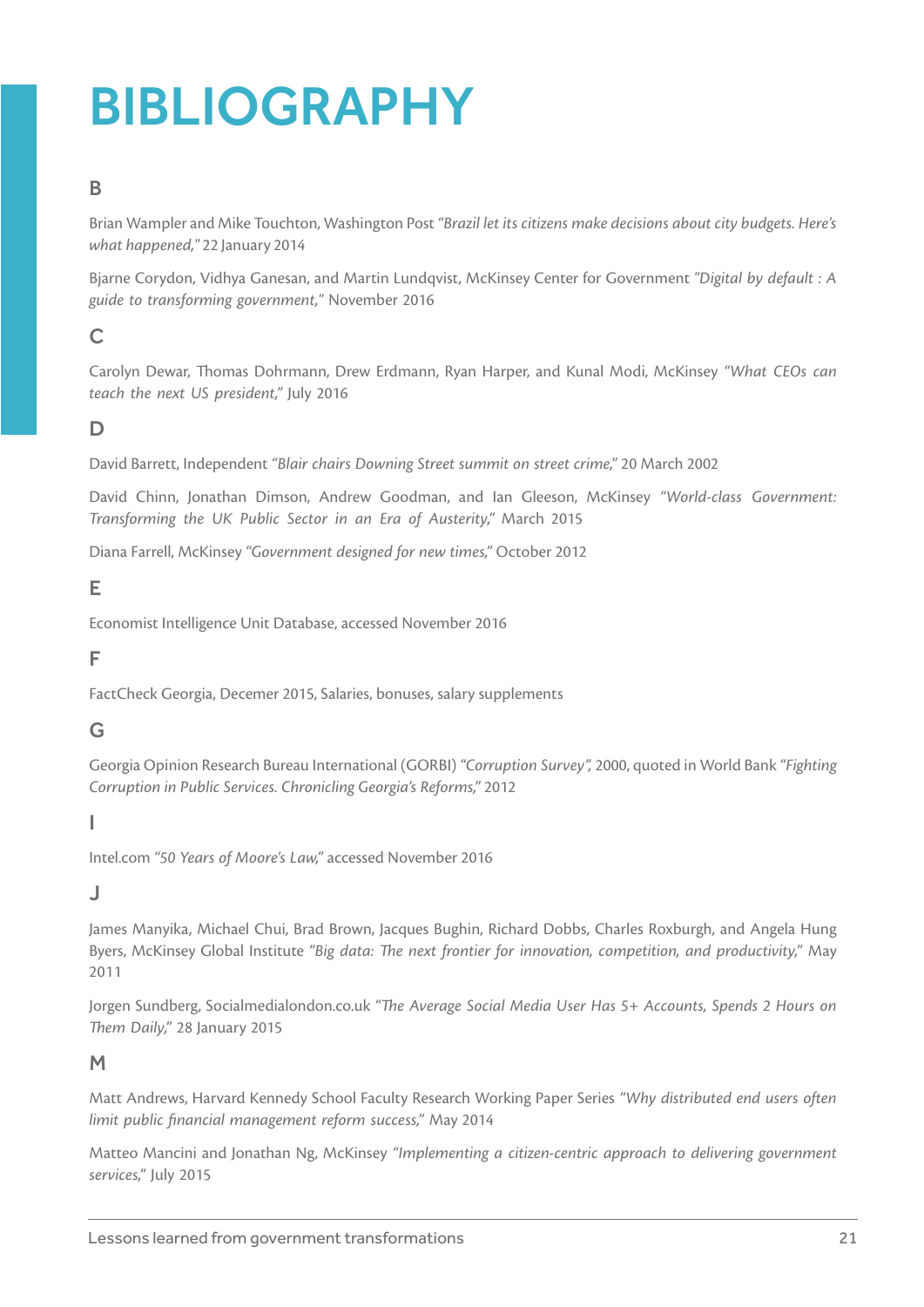McKinsey Global Institute *"Infrastructure Productivity. How to save \$1 trillion a year,"* January 2013

McKinsey, Internal interview with Bjarne Corydon, November 2016

McKinsey, Survey of US government leaders GS15-SES on public-sector transformational change, 2012

McKinsey, Surveys of business leaders on private-sector transformational change, 2010, 2008 and 2006

Michael Barber, Andy Moffit, and Paul Kihn, *"Deliverology 101: A Field Guide For Educational Leaders,"* Corwin Press, 2011

### $\Omega$

OECD *"Infrastructure to 2030: Main findings and policy recommendations,"* August 2007 quoted in OECD *"Private financing and government support to promote long-term investments in infrastructure,"* September 2014

### P

Paul Mozur and Mark Scott, The New York Times *"Fake News in U.S. Election? Elsewhere, That's Nothing New,"* 17 November 2016

Productivity Commission website, accessed November 2016

### R

Rita McGrath, Harvard Business Review *"The Pace of Technology Adoption is Speeding Up,"* 25 November 2013

### S

SAnews.gov.za, *"Operation Phakisa reignites ocean economy,"* 6 May 2016

Sipho Kings, Mail & Guardian *"Government's ambitious plan to build an ocean economy,"* 19 February 2016

### T

TechTarget.com, *"Next generation Agile: Guide to continuous development,"* accessed November 2016

The Economist *"Call it in,"* 19 November 2016

Thomas Dee and James Wyckoff, NBER Working Paper No. 19529 *"Incentives, Selection, and Teacher Performance: Evidence from IMPACT,"* October 2013

Tony Danker, McKinsey *"Transforming government in France,"* October 2012

Transparency International, Corruption Perceptions Index

Transparency International, Georgia, Tracking top-level ministry officials' income and bonuses, November 2011

### $\cup$

UK Government Web Archive, Red Tape Challenge, accessed November 2016

UK Government website, accessed November 2016

USAID *"Addressing procurement bottlenecks: A review of procurement bottlenecks in public sector medicine supply chains and practical approaches taken to resolve them,"* August 2013

#### W

World Bank *"Fighting Corruption in Public Services. Chronicling Georgia's Reforms,"* 2012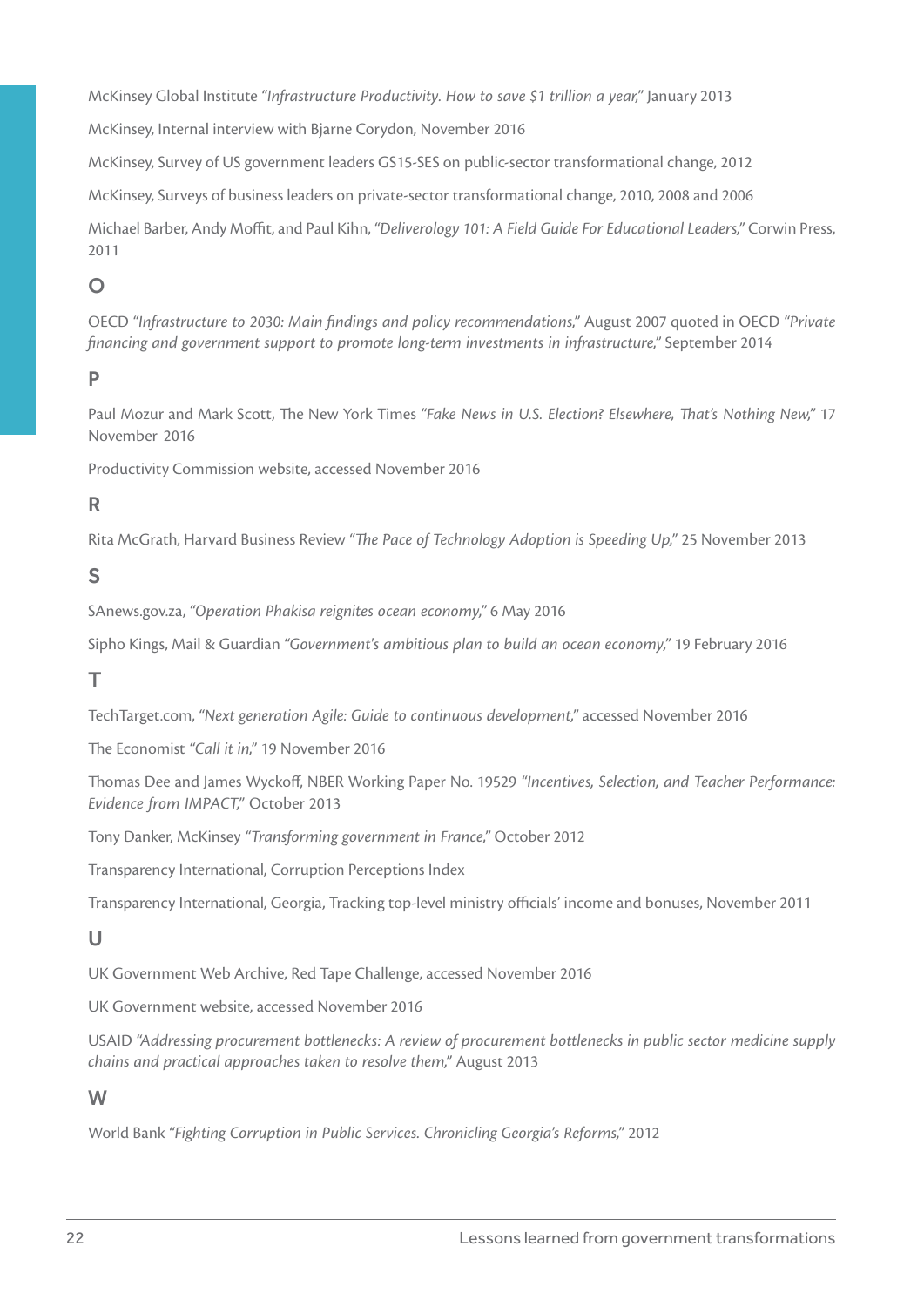## AUTHORS

#### Jorg Schubert

Senior Partner Email: Jorg\_Schubert@McKinsey.com

#### Gassan Al-Kibsi

Senior Partner Email: Gassan\_Al-Kibsi@McKinsey.com

#### Tom Isherwood

Partner Email: Tom\_Isherwood@McKinsey.com

#### Martin Checinski

Expert Email: Martin\_Checinski@McKinsey.com